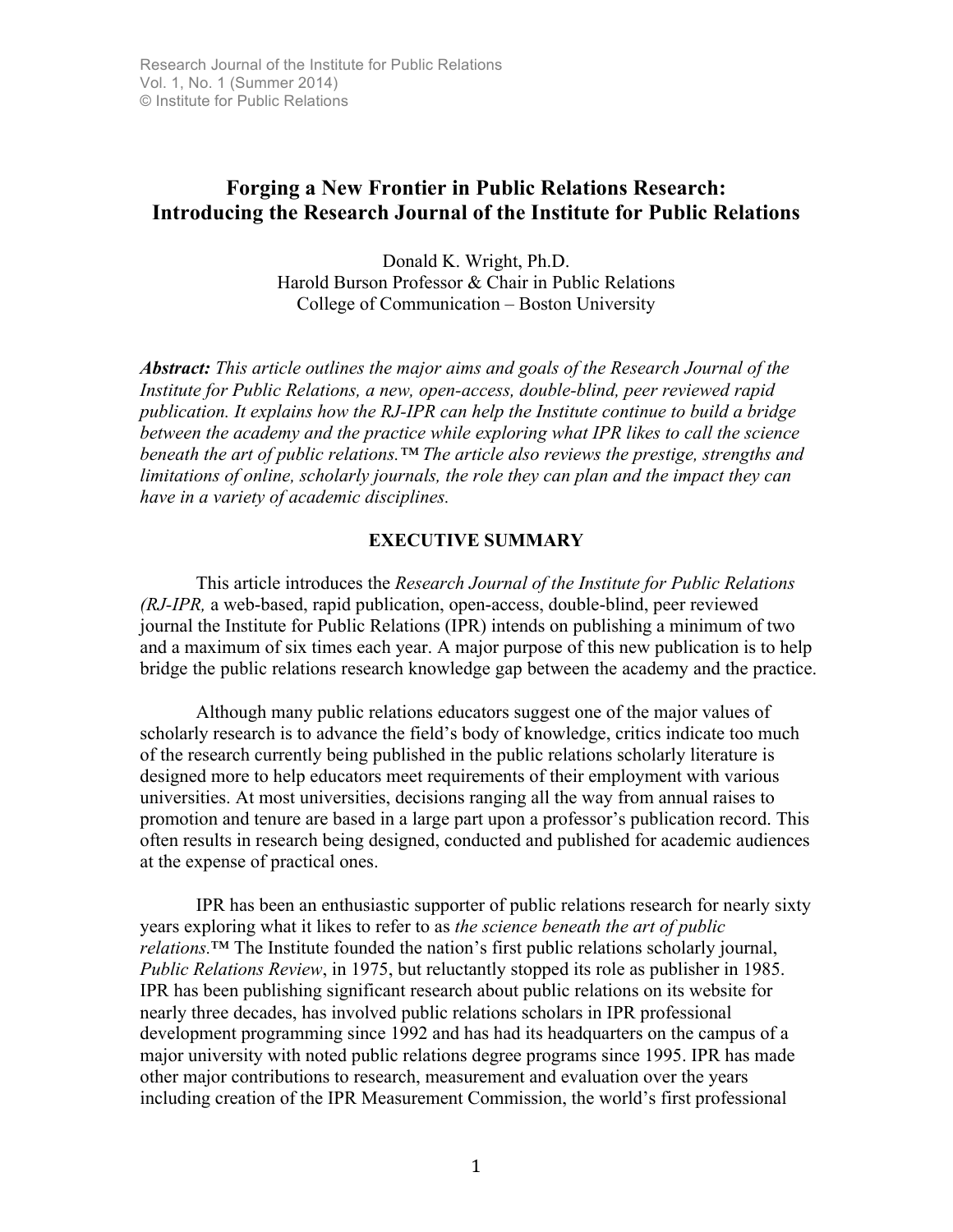group to thoroughly explore public relations research from corporate/organizational, agency, research provider and academic/scholarly perspectives.

One of the criticisms public relations practitioners express about scholarly research in traditional printed journals is how long it takes for articles to be published. It's not uncommon for something to appear in print three or four years after it's been written. The rapid publication and online aspects of the *RJ-IPR* will lead to more prompt publication of research while the free and open-access nature of this exciting new publication should dramatically enhance its readership.

The *RJ-IPR* has received dedicated support from the IPR Board of Trustees and the staff of the Institute. This first issue features articles by some of the nations leading public relations scholars on topics of considerable interest to practitioners. They include an article about employee communication by Dr. Bruce Berger, Professor Emeritus, College of Communication, University of Alabama; a summary of research about social media and public relations by Dr. Tina McCorkindale, Associate Professor of Communication, Appalachian State University and Dr. Marcia W. DiStaso, Associate Professor of Public Relations, College of Communications, Pennsylvania State University; an article exploring highlights of research about crisis communication by Dr. W. Timothy Coombs, Professor, Nicholson School of Communication, University of Central Florida; and, an overview of media relations research by Dr. Dustin W. Supa, Assistant Professor of Public Relations, College of Communication, Boston University.

#### **Preface**

For the past 18 years, educators and practitioners interested in public relations research have gathered to exchange ideas at the International Public Relations Research Conference (IPRRC) now held each March at the University of Miami. Although there are a number of other annual academic conferences where public relations scholars present research papers, IPRRC consistently attracts more practitioners who are interested in research, measurement and evaluation.

About a decade ago, in an attempt to make this conference more attractive to these practitioners, IPRRC organizers asked authors of the nearly 90 research papers scheduled for presentation to write news releases summarizing their work. When about one-third of the authors were unable to do this and an equal number of them submitted releases that would have received failing grades in most of the nation's public relations methods classes, organizers scrapped the news release idea.

Unfortunately, the problem some IPRRC authors faced with this news release assignment continues to exist today in many aspects of public relations education. Although most of the public relations scholarly research being conducted is methodologically sound and much of it contributes significantly to the ever-growing public relations body of knowledge, the unfortunate reality is news about far too many of these research studies never reach those who practice public relations. And, if it does,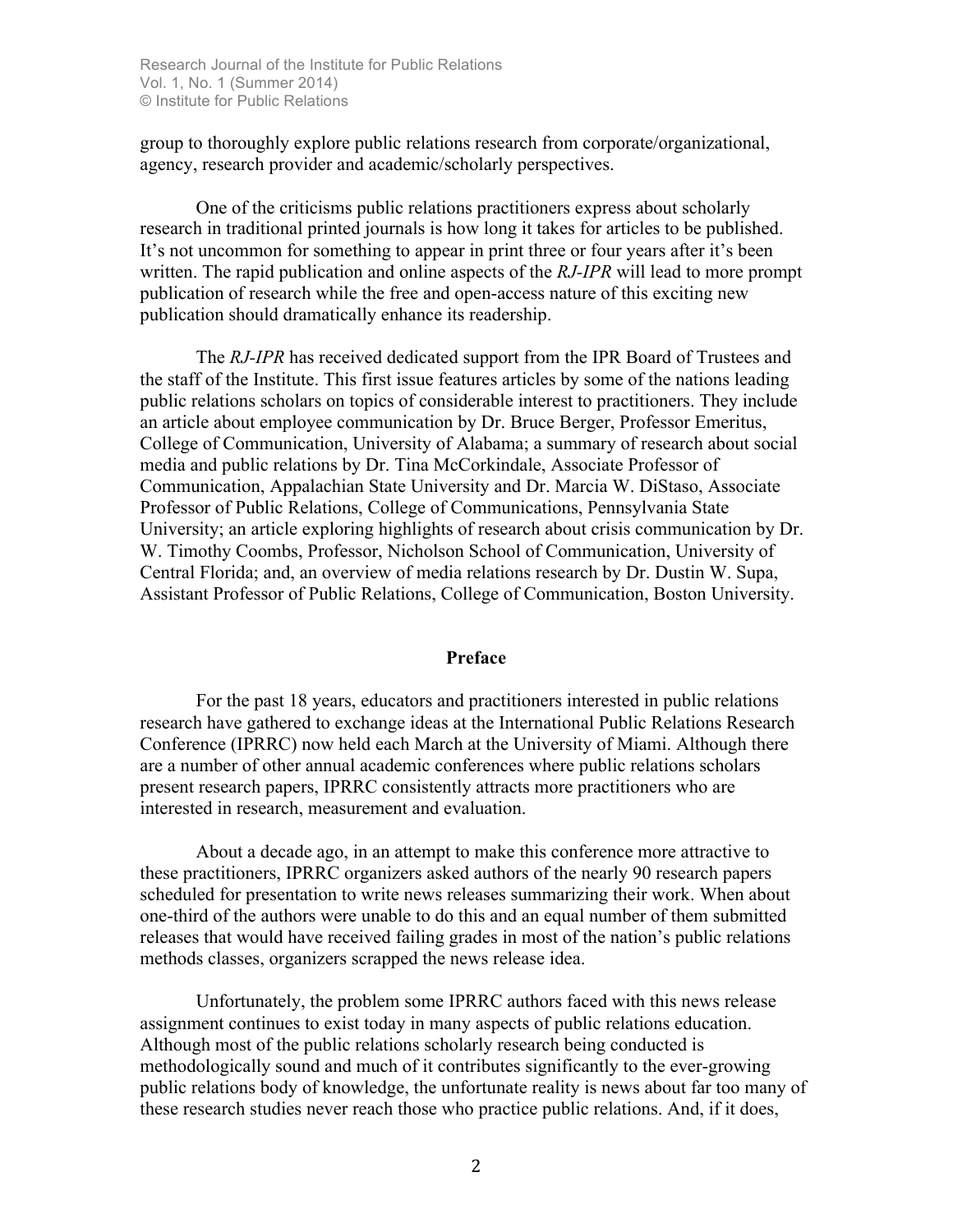practitioners rarely find the research valuable because (a) too many of these studies focus upon topics practitioners rarely care about and (b) they're often written for academic audiences and frequently are difficult for practitioners to understand. Additionally, much of this research doesn't get published until months (and even years) after it has been conducted which lightens much of the initial practitioner interest in these studies.

#### **Introduction**

The purpose of this article – and the entire first issue of this online publication – is to introduce the *Research Journal of the Institute for Public Relations (RJ-IPR)*. Designed as a web-based, rapid publication, open-access, double-blind, peer reviewed journal, the Institute for Public Relations (IPR) initially plans to "publish" a minimum of two and a maximum of six *RJ-IPR* issues per year, it is the intention of the *RJ-IPR* editors, its Editorial Review Board and the IPR Board of Trustees that this new publication will help bridge the research knowledge gap between public relations educators and practitioners.

While a major role of the more traditional academic journals is to concentrate upon theory and advancing a scholarly body of knowledge, *RJ-IPR* will focus mainly on publishing research that matters to the practice. This does not imply that the *RJ-IPR* will be a trade magazine. With the combination of the IPR's distinguished Board of Trustees, members of the IPR Measurement Commission and a newly-appointed Editorial Review Board consisting of some of the world's most noted public relations scholars, *RJ-IPR* has put in place a system designed to ensure it's articles satisfy not only a thorough and rigorous, double-blind, peer-review process but also are designed to enhance the knowledge needs of public relations practitioners.

#### *Academic Expectations*

Although many public relations educators indicate that the major value of scholarly research is to advance the body of knowledge, critics suggest too much of the research currently being published in public relations academic journals is designed more to help educators meet requirements of their employment with various universities. Most of the nation's public relations educators are expected to publish research in "quality" academic journals. At most universities, decisions ranging all the way from annual raises to promotion and tenure are based in a large part upon a professor's publication record.

The key word here is "quality" and it is measured mainly on the basis of how often research articles are cited in other scholarly studies. Quality also is measured by the reputation a journal has, whether or not articles published in it are selected via a doubleblind, peer review selection process, the perceived quality of its editorial review board among other factors.

#### *Role of the Institute for Public Relations*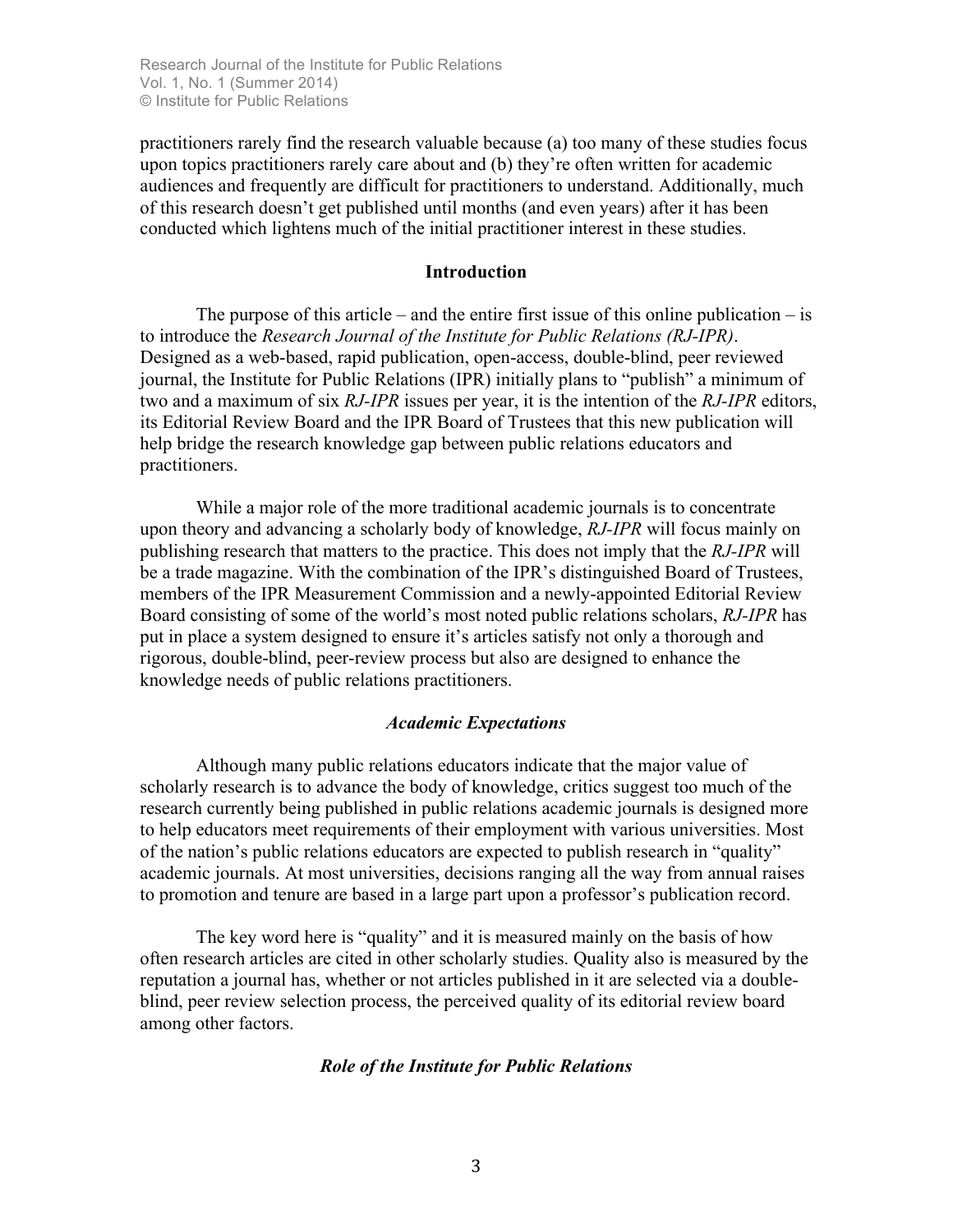The Institute for Public Relations has been interested in public relations scholarship since it was founded in 1955 as the Foundation for Public Relations Research and Education. IPR has worked enthusiastically with considerable vigor to help provide a bridge between the academy and the practice all the while exploring what it likes to refer to as *the science beneath the art of public relations*.™ The IPR's Pathfinder Award remains one of the world's most coveted and prestigious prizes available for public relations research.

This introduction of *RJ-IPR* is not the Institute's first venture into publishing an academic journal. IPR founded *Public Relations Review* in 1975 and reluctantly stopped serving as that journal's publisher in 1985. IPR also has published a significant amount of information about public relations research for the past three decades. IPR also has involved public relations educators in its professional development programming since 1992 and has had its headquarters at a major university with a noted public relations degree program since 1995.

#### *Other Scholarly Journals in Public Relations*

*Public Relations Review* became the nation's first refereed, scholarly publication when it was founded by IPR in 1975. Now the property of publishing conglomerate Elsevier, since its inception the *Review* has been edited by Ray E. Hiebert a professor emeritus and founding dean of the College of Journalism at the University of Maryland. Thanks to dedicated perseverance by Professor Hiebert, *Public Relations Review*  continues to be considered one of the world's most respected scholarly publications in public relations.

The Public Relations Division of the Association for Education in Journalism and Mass Communication introduced the *Journal of Public Relations Research* in 1989 mainly as the result of the efforts of James E. Grunig and Larissa Grunig, two of the world's most prolific authors of public relations scholarship. Now retired from the University of Maryland, the Grunig's have made phenomenal contributions to public relations research and education. This publication began as a public relations research annual and after three years evolved into *JPRR*. It's now published by Taylor & Francis but continues to have close connections with the PRD of AEJMC. Although the *JPRR*  has had several different editors since it's inception more than two decades ago, the Grunig's continue to have considerable influence in what many consider to be the nation's leading academic publication in public relations.

The Public Relations Society of America introduced *Public Relations Journal* as an online, double-blind, peer reviewed, juried academic publication in 2007. Given the growth and development of public relations education during the 1990s and 2000s, public relations educators embraced the publication opportunities made available by this new arrival on the scene of public relations scholarship.

In addition to these journals and other U.S. publications in the areas of "communication" and "mass communication," there are a variety of overseas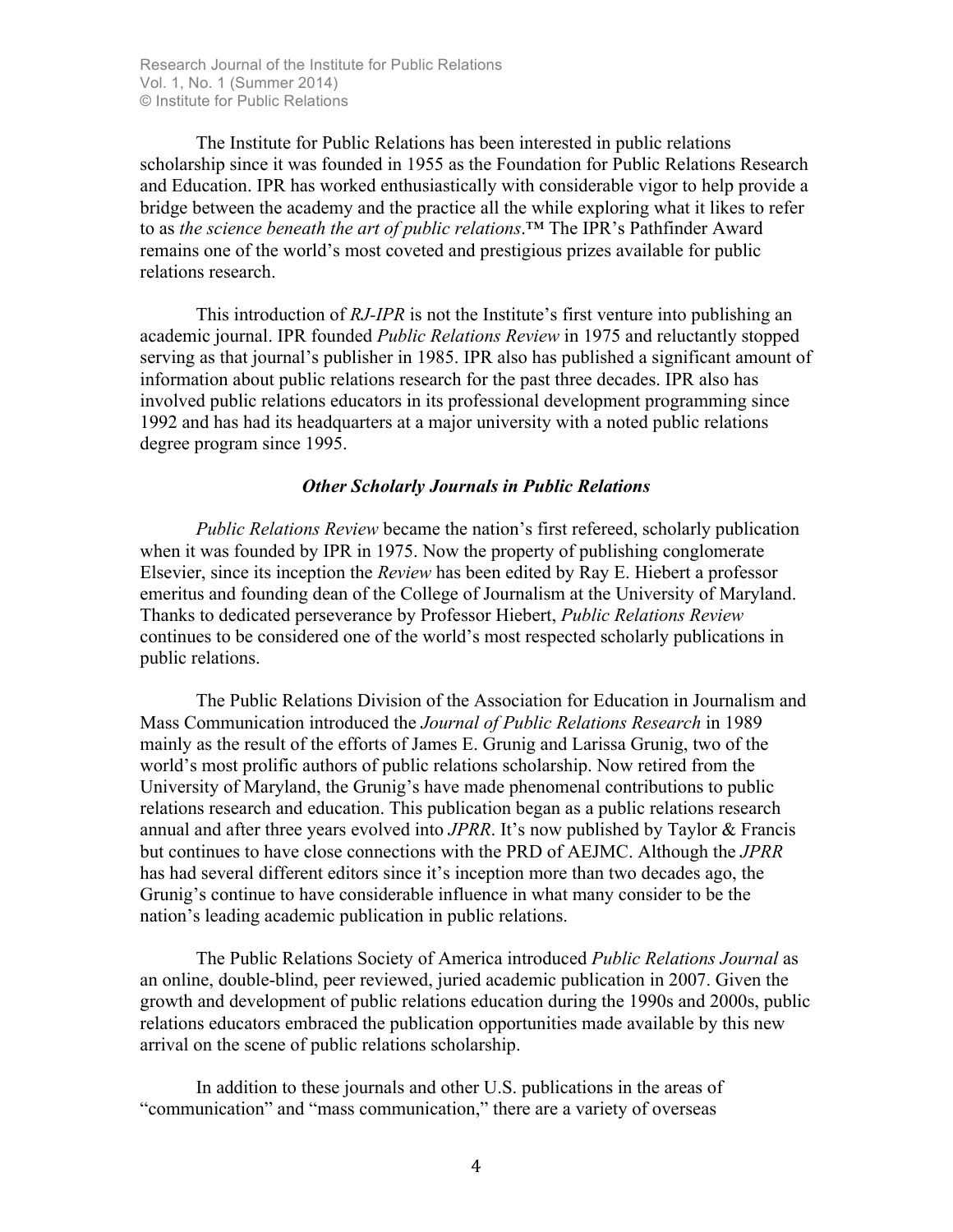opportunities for public relations scholarship most notably the *Journal of Communication Management* published by the Emerald Group in Great Britain since 1996.

## *The Academic Impact Factor*

Many universities are now attempting to quantify the perceived value of academic research. These assessments include assigning every scholarly journal an "impact factor" based upon the average number of article citations a journal receives. Journals with higher impact factors are considered to be more important and influential than those with lower ones. In spite of a number of inherent problems with this methodology, especially the assumption that all citations are equal, and considerable debate about the validity of the impact factor, many universities now use it in attempts to gauge the value of a professor's research. Faculty members frequently are granted or denied promotion and tenure based upon this measure of the impact of their research.

It's an understatement to suggest the journals designed to have impressive impact factors focus on the theoretical at the expense of the practical. This has added to their criticism not only in public relations and other aspects of communication education but also in other professional schools and colleges. Sam Wineburg (2013), a professor of history and education at Stanford University has criticized the disconnect between the "academic" and real-world" impact factors within professional colleges. Wineburg also has addressed other fallacies of academic scholarship including his belief that very few people actually read theoretical-based articles. He has said, "Unfortunately, the truth is what goes in the pages of (most scholarly research journals) stays within the pages (of these journals)." He also claims, "Confusing (academic) impact factor with real-world impact may enhance our annual reviews, but – in the long term – may lead to our own extinction."

Supporters of the academic impact factor understandably assume large numbers of people are reading scholarly publications but others suggest this might not be the case (Jones & Cook, 2000). Butler claims half of the printed academic journals in most university libraries are consulted fewer than 50 times annually and says only fifteen percent are viewed more than 200 times a year.

## *Recent Changes in Academic Publications*

One of the biggest criticism public relations practitioners have expressed about scholarly research in traditional printed journals is the length of time it takes for an article to be published. For example, it's not uncommon for something to appear in print three or four years after it's been written. Granted some of these journals now have both printed and online versions but the gap between when an article is written and when it's published continues to be unusually long. In public relations this precipitates a huge disconnect between what academics are researching and information practitioners say they need to know about.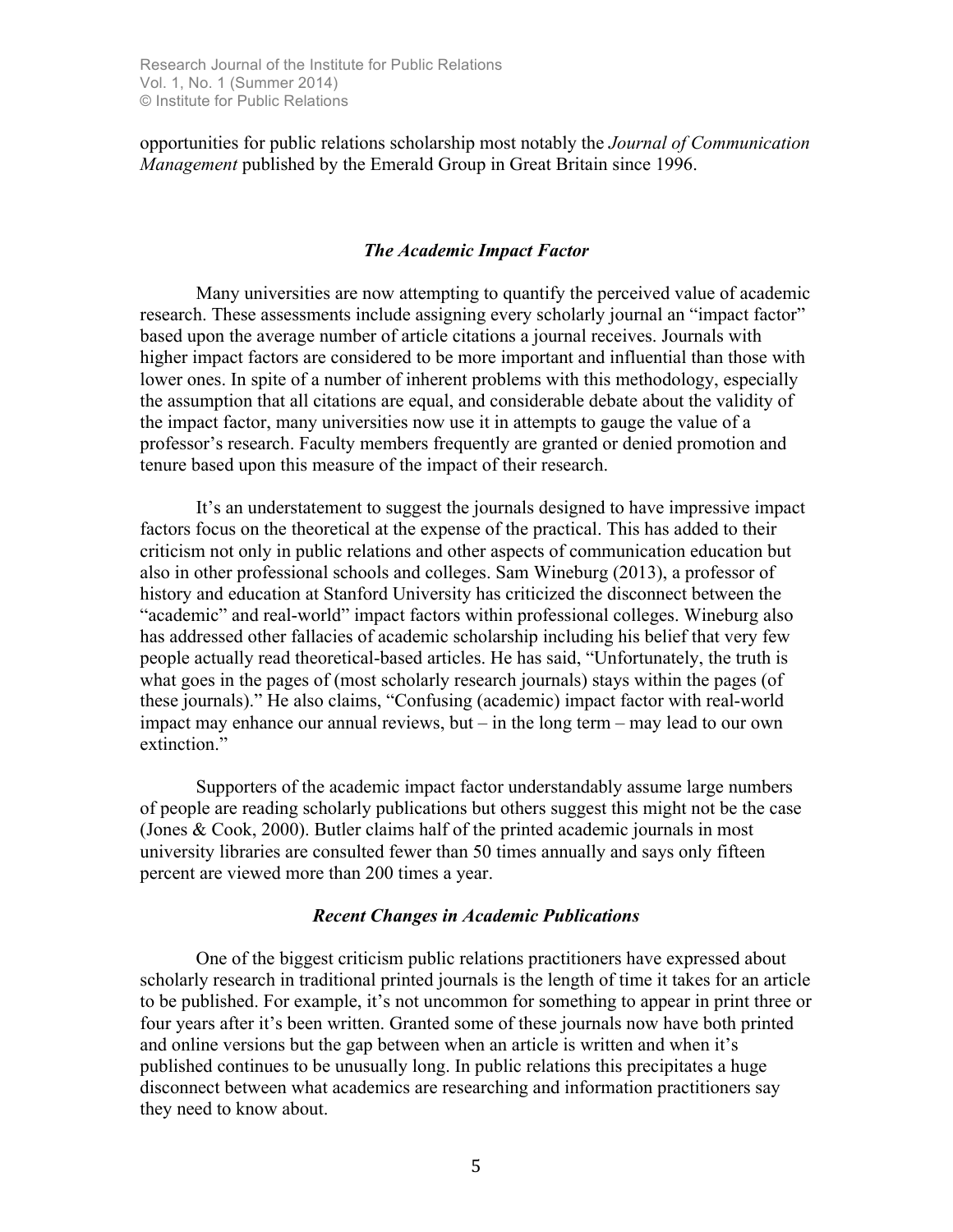Additionally, many of the large publishing houses that originally thought they could dramatically increase revenues by entering academic publishing are now being burdened by ever increasing publication costs and the decreasing value of many traditional scholarly journals as advertising media (Kiernan, 1998). As Jones and Cook (2000) have pointed out, the specialized nature of academic publishing once led to huge profits because they could charge unusually high subscription fees for scholarly journals. Also, the retail prices publishers could charge for textbooks sometimes were four or five times more than novels. Not too long ago, McCabe (2002) suggested prices charged by some academic publishers fringed on anti-trust activities since profit margins of this nature would not exist in truly competitive markets. This has forced some university libraries to limit the number of journals they subscribe to.

These factors also have led some academic journals to begin charging authors for publishing their scholarly work. Fees for this range between \$1,500 and \$2,000 per article and since few universities have the resources to pay for this publishing, the financial burden often rests with individual faculty members.

# *Advantages of Online Publishing*

As we have pointed out previously (Wright, 2007), these economic realities coupled with advances in technology have stimulated the creation of a good number of academic journals that are "published" online and do not have traditional printed versions. The first such journal was established in Norway nearly twenty-five years ago. Thousands of online journals are published today (McCabe, 2007).

In addition to cost factors, online publishing is popular because contents of webbased, academic journals are available anywhere and anytime beyond the physical space of libraries (Wright, 2007). Most of the highly prestigious online journals have open access to everyone; select articles through a rigorous, double-blind review process; feature esteemed authors and editorial boards; are sponsored by highly regarded professional societies; score high on citation indexes; and are favorably regarded in terms of subjected rankings (Wright, 2007).

Academic publications of this nature make new knowledge available to researchers and practitioners in the shortest possible time; and, provide fast publication schedules while maintaining rigorous, double-blind review processes. They also provide opportunities for readers to make online comments about published articles and permit video and other technologies to be included as part of publications.

Examples of online academic journals can be found today in many academic fields including advertising, anthropology, audiology, biology, broadcasting, chemistry, communication, economics, education, engineering, management, geography, history, journalism, marketing, mass communication, mathematic, nursing, philosophy, physics, political science, psychology, sociology, statistics and zoology.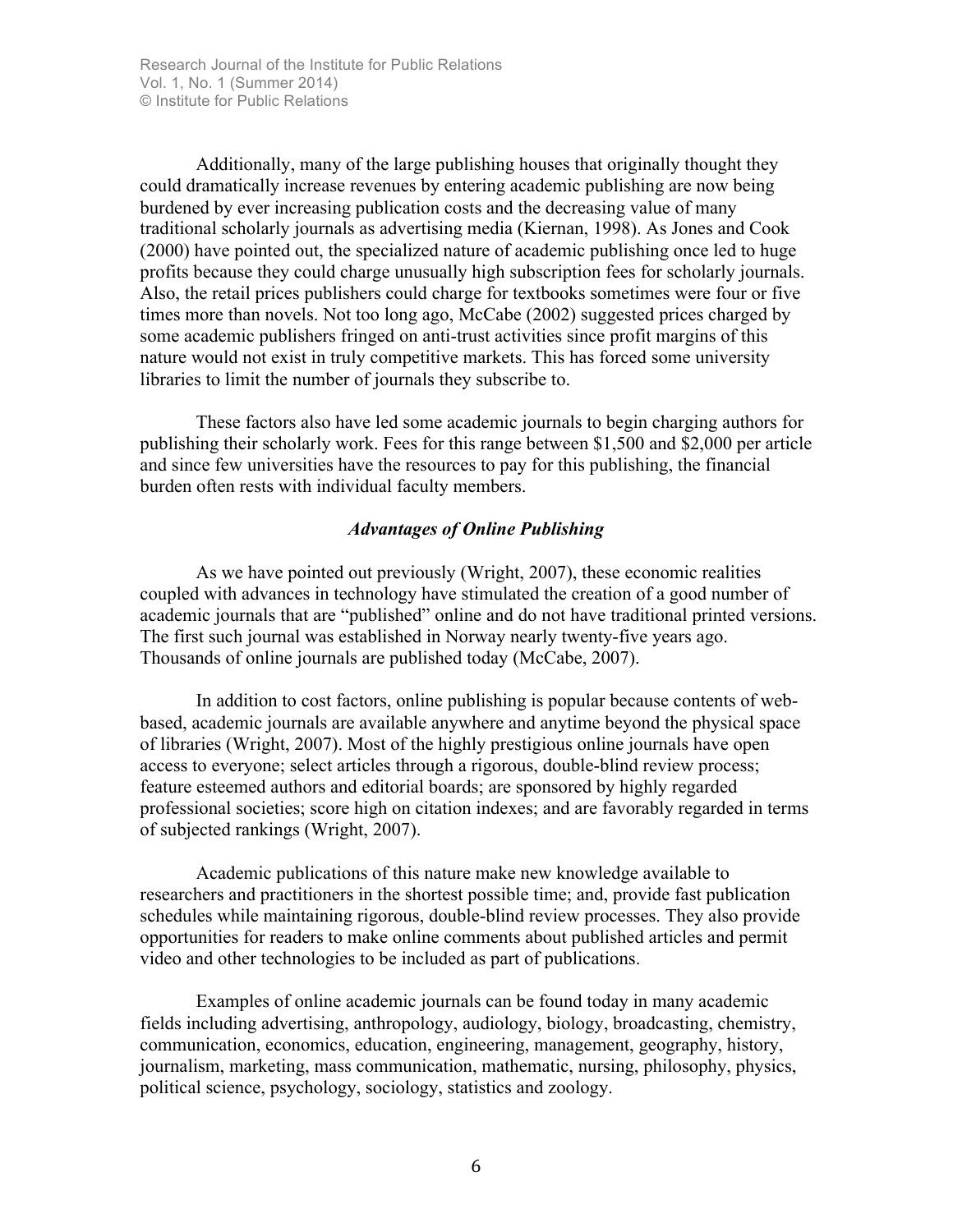### *Moving Forward with the RJ-IPR*

When the first editions of the *Journal of Public Relations Research* arrived more than twenty years ago, the hope was that it would complement rather than compete with *Public Relations Review.* Both of those traditional scholarly journals have made huge contributions to the growth and development of the public relations body of knowledge. The intention for the *Research Journal of the Institute for Public Relations* is that it will compliment PRSA's *Public Relations Journal* that has played a significant role in developing public relations research for the past eight years.

The *RJ-IPR* has enthusiastic support from the IPR Board of Trustees and the staff of the Institute. We're also delighted to feature articles by some of the nation's leading public relations scholars in this initial issue. We hope readers will return frequently to the online pages of this new publication and to consider submitting articles to us for publication consideration at journal@instituteforpr.org.

### *References*

- Butler, D. (1999). The writing is on the web for science journals in print. *Nature*, January 21. 195-200.
- Jones, S.L. & Cook, C.B. (2000). Electronic journals. Are they a paradigm shift? *Online Journal of Issues in Nursing.* Accessed at: http://nursingworld.org/mods/archive/mod210/ceelful.htm.
- Kiernan, V. (1998). Paying by the article. Libraries test a new model for scholarly journals. *The Chronicle for Higher Education*, August 14, A21-A22.
- Lynch, C.A. (1994). Scholarly communication in the networked environment: Reconsidering economics and organizational missions. *Serials Review, (20), 3, 23-30.*
- McCabe, M.J. (2002). Journal pricing and mergers: A portfolio approach. *The American Economic Review*, (92), 259-262. March.

McCabe, M.J. (2007). E-mail communication with Donald K. Wright. October 3.

McPherson, J.M. (2003). A crisis in scholarly publishing. *American Historical Assocation Perspectives,* October. Accessed at: http://www.historians.org/publications-and-directories/perspectives-onhistory/october-2003/a-crisis-in-scholarly-publishing

Sparks, S. (1999). Electronic publishing and nursing research. *Nursing Research*, (48),